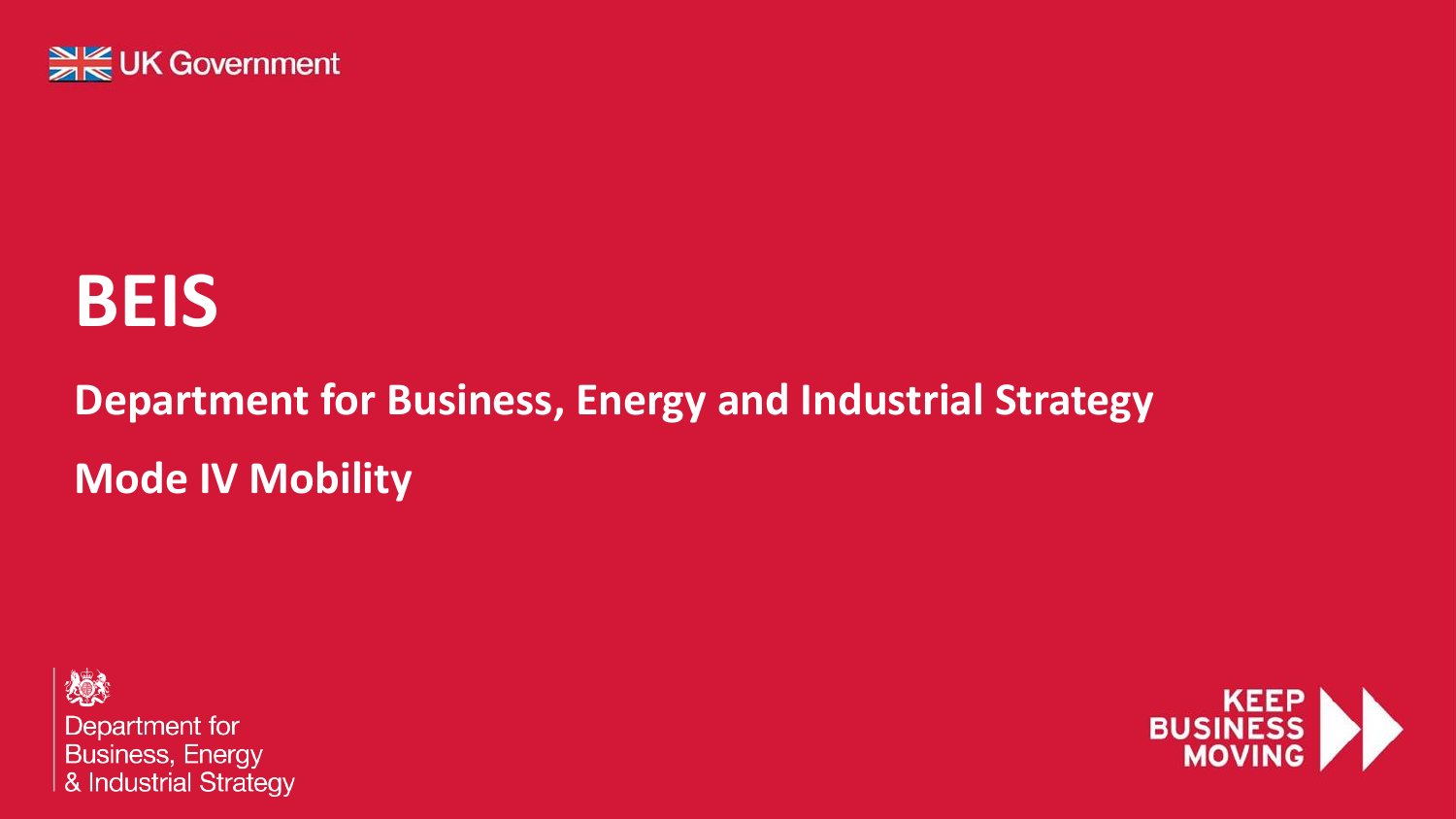

複 Department for **Business, Energy** & Industrial Strategy

### **Cross-Border Mobility: Business travel and temporary work**

#### **Short term business visitors** Short-term and short notice visits, usually for less than 90 days in a 180 day period

#### **Intra-corporate transfers** Transfers to a subsidiary/branch of the same company in a different country

**Contractual service suppliers**

People carrying out contracts to supply a service to a client in another country, where one company/supplier is contracted to do work for another

**Independent professionals** Self-employed people hired for services in another country

**Investors**

People who move temporarily to invest on behalf of a company

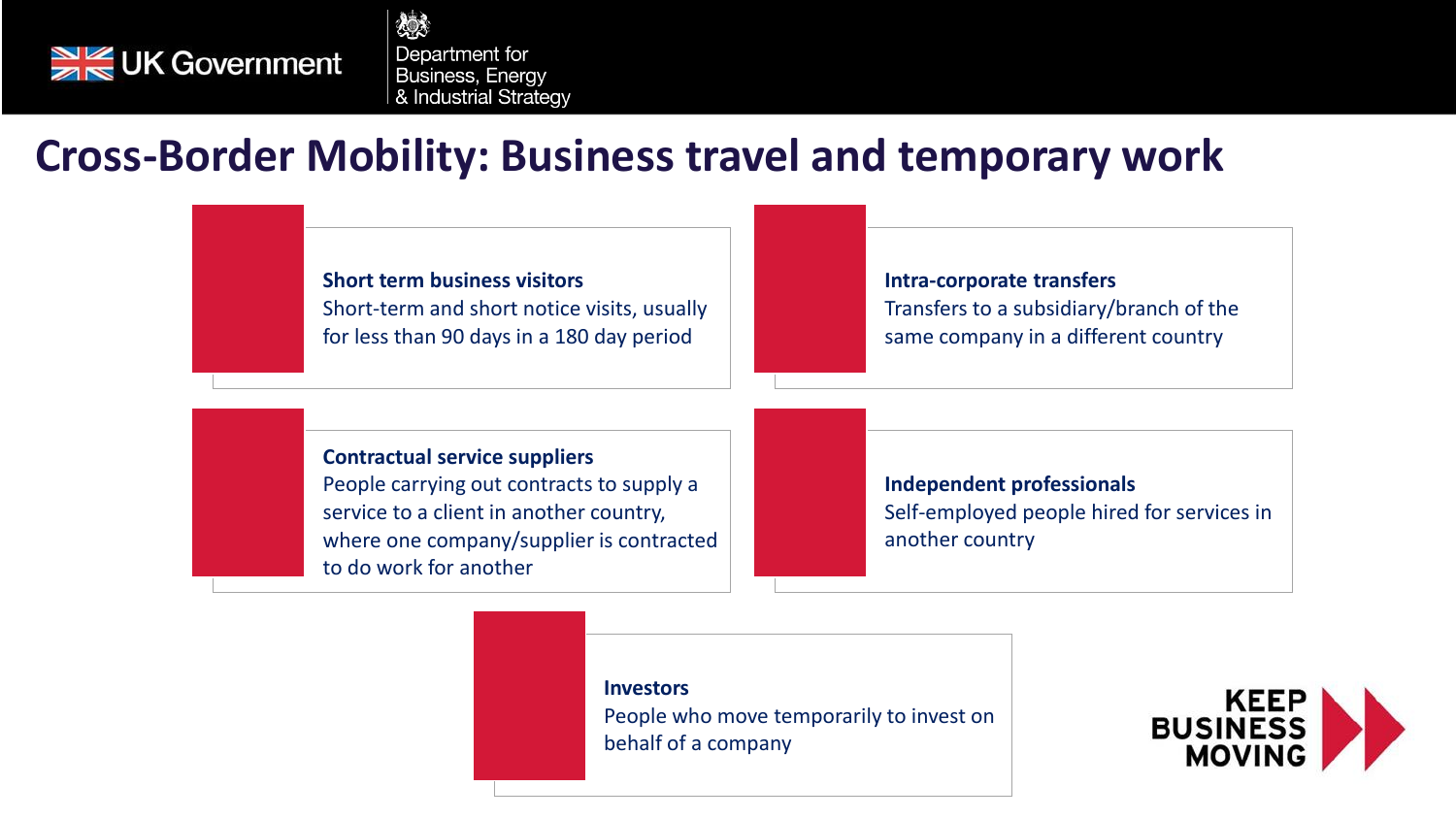

複 Department for **Business, Energy** & Industrial Strategy

## **Check that you meet business travel requirements**

#### **What do I need to do?**

[You should take these steps as soon as possible ahead of business travel to the EU and EFTA countries from](https://beisgov.sharepoint.com/sites/beis2/200/Engagement/2020%20Transition/2020%20Transition%20-%20BIRD%20channels/Transition%20Webinars/Webinars/Example%20Speaking%20note%20-%20Digital%20Roadshow%20Script.docx?web=1)  January 2021:





|   | . |  |
|---|---|--|
| . |   |  |
|   |   |  |
| . |   |  |
| . |   |  |
|   |   |  |

Check if you need a visa, work permit or other documentation to travel for business purposes

If you need to apply for a visa or work permit – do so ahead of time, before you travel

Check your passport is valid for at least 6 months before you travel



**Check before you travel: search for 'Visit Europe from 1 January' on GOV.UK**